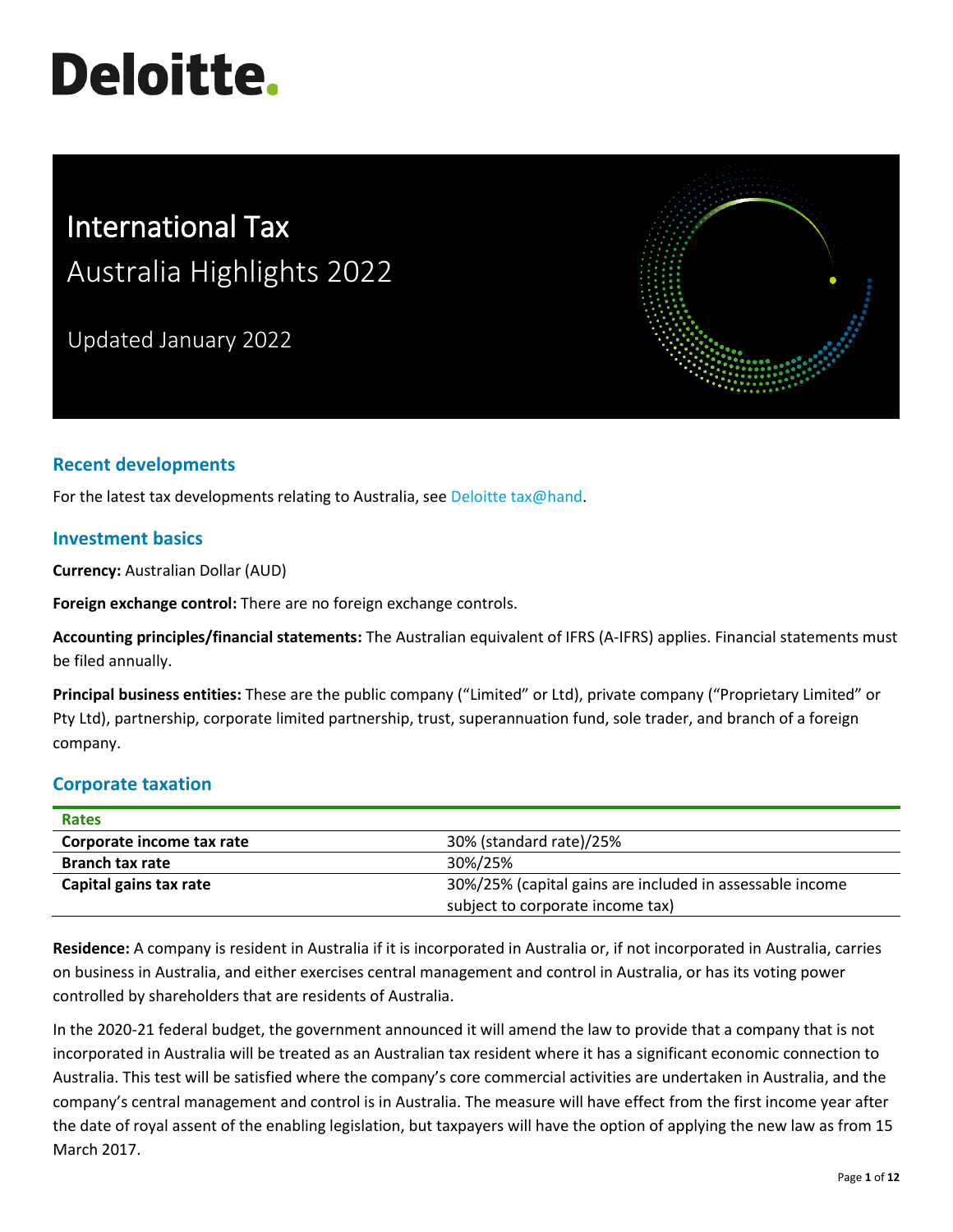**Basis:** Resident companies generally are taxed on worldwide income. A nonresident company generally pays taxes only on income derived from Australian sources. The tax rates and treatment are the same for resident companies and branches of foreign companies. Special types of company such as cooperative firms, mutual and other life insurance companies, and nonprofit organizations are taxed at different rates.

**Taxable income:** Tax is payable on taxable income, which is assessable income less allowable deductions. Assessable income derived by a company carrying on business usually would include gross income from the sale of goods, the provision of services, dividends, interest, royalties, and rent. Assessable income excludes exempt income (e.g., certain dividends received from pooled development funds and income derived by certain entities, such as charities, etc.) and nonassessable nonexempt (NANE) income. NANE income includes income derived by certain foreign branches and foreign equity distributions received (directly or indirectly through one or more interposed trusts and partnerships) from a foreign company in which an Australian corporate income tax entity holds a participation interest of at least 10%.

**Rate:** The corporate income tax rate generally is 30%. However, for companies with an aggregate annual turnover of less than AUD 50 million that derive no more than 80% of their assessable income from "base rate entity passive income," the tax rate is 25% for the 2021-22 and subsequent income years (reduced from 26% for the 2020-21 income year). Base rate entity passive income is:

- Corporate distributions and franking credits on those distributions;
- Royalties and rent;
- Interest income (subject to certain exceptions);
- Gains on qualifying securities;
- Net capital gains; and
- Amounts included in the assessable income of a partner in a partnership, or a beneficiary of a trust, to the extent that they are traceable (either directly or indirectly) to an amount that is otherwise base rate entity passive income.

**Surtax:** There is no surtax.

**Alternative minimum tax:** There is no alternative minimum tax.

**Taxation of dividends:** Australia operates a full imputation system for the avoidance of double taxation of dividends. Under this system, the payment of company tax is imputed to shareholders. Dividends paid out of profits on which Australian corporate income tax has been paid are said to be "franked." Resident shareholders generally are entitled to a tax offset for the corporate income tax paid and franked dividends paid to nonresident shareholders are exempt from dividend withholding tax.

**Capital gains:** Assessable income includes any net capital gains (i.e., capital gains after offsetting capital losses). Net capital gains derived by companies are taxed at the prevailing corporate income tax rate. Where a company holds a direct voting interest of 10% or more in a foreign company for a certain period, any capital gain or loss on the sale of the shares in the foreign company may be reduced (see "Participation exemption," below). Nonresidents include in assessable income only capital gains on assets that are "taxable Australian property" (e.g., the business assets of Australian branches of nonresidents, and direct and indirect interests in Australian real property). Provisions on the disposal of research and development (R&D) results may override the relevant capital gains treatment.

**Losses:** Tax losses (reduced by exempt income) may be utilized and carried forward indefinitely to offset future assessable income, provided a "continuity of ownership" (more than 50% of voting, dividend, and capital rights), or a "same" or "similar business" test is satisfied. Capital losses are subject to the same tests but may be offset only against capital gains.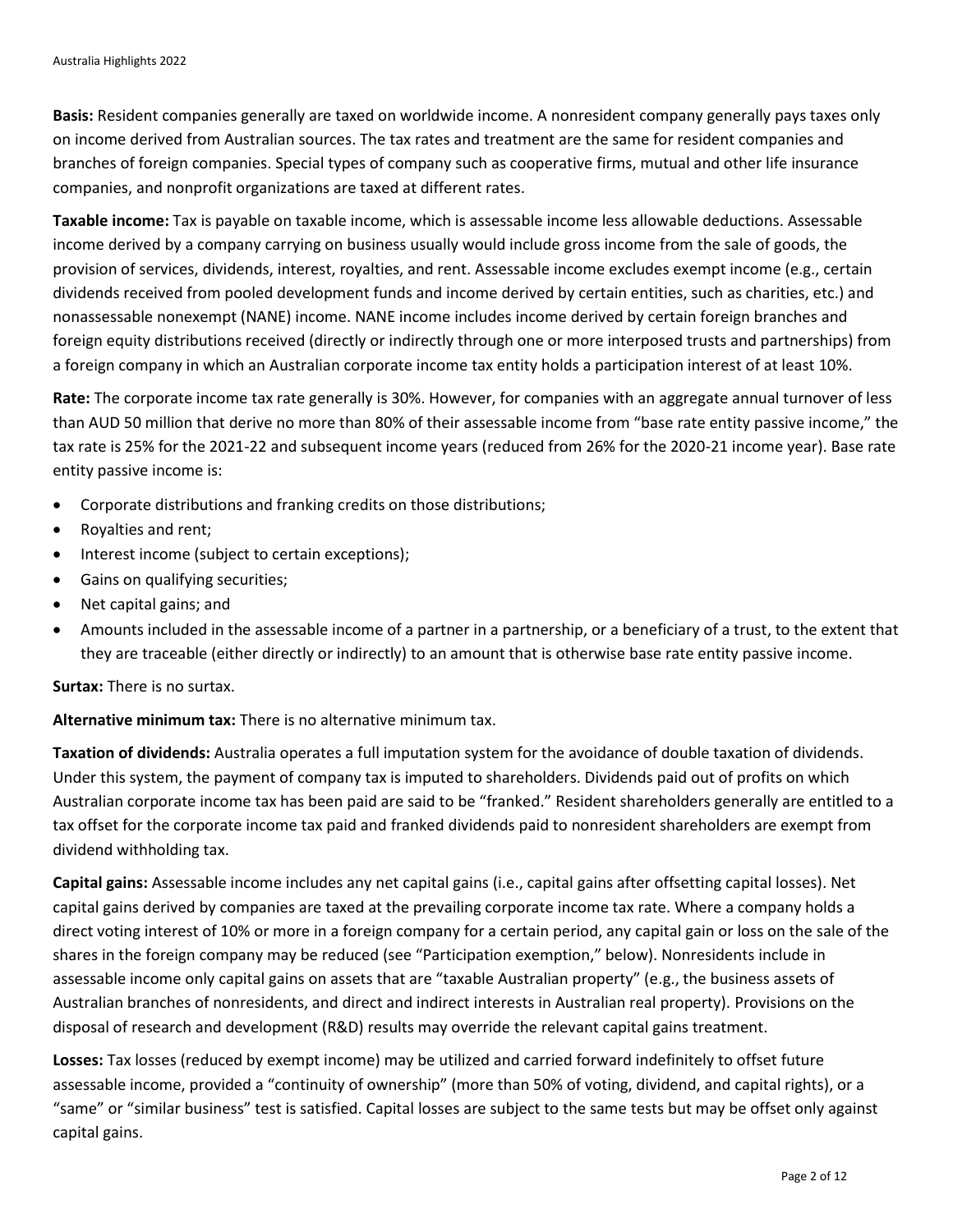Under a temporary loss carry back regime, eligible corporate entities with turnover less than AUD 5 billion in a relevant loss year may carry back losses made in any of the income years 2019-20 through 2022-23 (loss years) to offset a prior year income tax liability in any of the income years 2018-19 through 2021-22 (tax liability years). The amount of the tax offset is limited by the corporate entity's income tax liabilities in the relevant tax liability year(s) and its franking account balance at the end of the year in which the entity files its tax return claiming the loss carry back tax offset.

**Foreign tax relief:** The foreign income tax offset (FITO) rules allow taxpayers to claim a credit or tax offset against Australian tax in respect of assessable income that is foreign income or on which foreign income tax has been paid. The amount of the tax offset is equal to the foreign income tax paid, subject to a cap related to the Australian tax otherwise payable on that income. The offset may be used only in the income year to which the foreign tax relates. Unused FITOs may not be carried forward to future income years.

**Participation exemption:** Capital gains or losses on the disposal of shares in a foreign company, at least 10% of which is held by an Australian resident company for a certain period, may be reduced by a percentage that reflects the degree to which the assets of the foreign company are used in an active business. Foreign equity distributions received (directly or indirectly through one or more interposed trusts and partnerships) from a foreign company in which an Australian corporate income tax entity holds a participation interest of at least 10% are NANE income.

**Holding company regime:** There is no holding company regime.

**Incentives:** Qualifying expenditure on eligible R&D activities is entitled to beneficial treatment. Under the R&D tax incentive program, qualifying R&D expenditure is not deductible, but companies with an aggregate worldwide group turnover of less than AUD 20 million are entitled to a refundable tax offset. From 1 July 2021, the rate is set at a premium of 18.5% above the prevailing corporate income tax rate, resulting in a current total rate of 43.5%. Other companies are entitled to a nonrefundable tax offset on expenditure up to AUD 150 million. The calculation of the nonrefundable R&D tax offset rate for income years commencing on or after 1 July 2021 also has been recoupled to the prevailing corporate income tax rate and will provide a minimum net tax benefit of 8.5%, with a premium tier of 16.5% for an R&D spend with an intensity exceeding 2%.

Two further incentive regimes are proposed to start as from 1 July 2022; a patent box regime for medical and biotechnological companies and a digital gaming tax offset for eligible games.

Investors in Australian early stage innovation companies (ESICs) are eligible for a nonrefundable carryforward tax offset equal to 20% of the amounts paid for newly issued equity interests (shares) in the ESIC (capped at AUD 200,000), provided the investor does not fall within of the list of specified exclusions. There also are capital gains tax concessions for eligible shares.

Special tax rules apply to Managed Investment Trusts (MITs), a type of collective investment vehicle. Certain MITs and Attribution Managed Investment Trusts (AMITs) are subject to a concessional final withholding tax of 15% levied on fund payments made to foreign investors resident in countries that have concluded an exchange of information (EOI) agreement with Australia. Broadly, a fund payment represents the Australian-source net income (other than dividends, interest, and royalties) of the trust. Fund payments made may be subject to a final withholding tax of 30% where the fund payment is attributable to nonconcessional MIT income.

An Investment Manager Regime (IMR) provides concessional taxation treatment in certain circumstances where foreignmanaged funds invest in Australia using Australian resident fund managers. Various other incentives also are available (e.g., film tax incentives).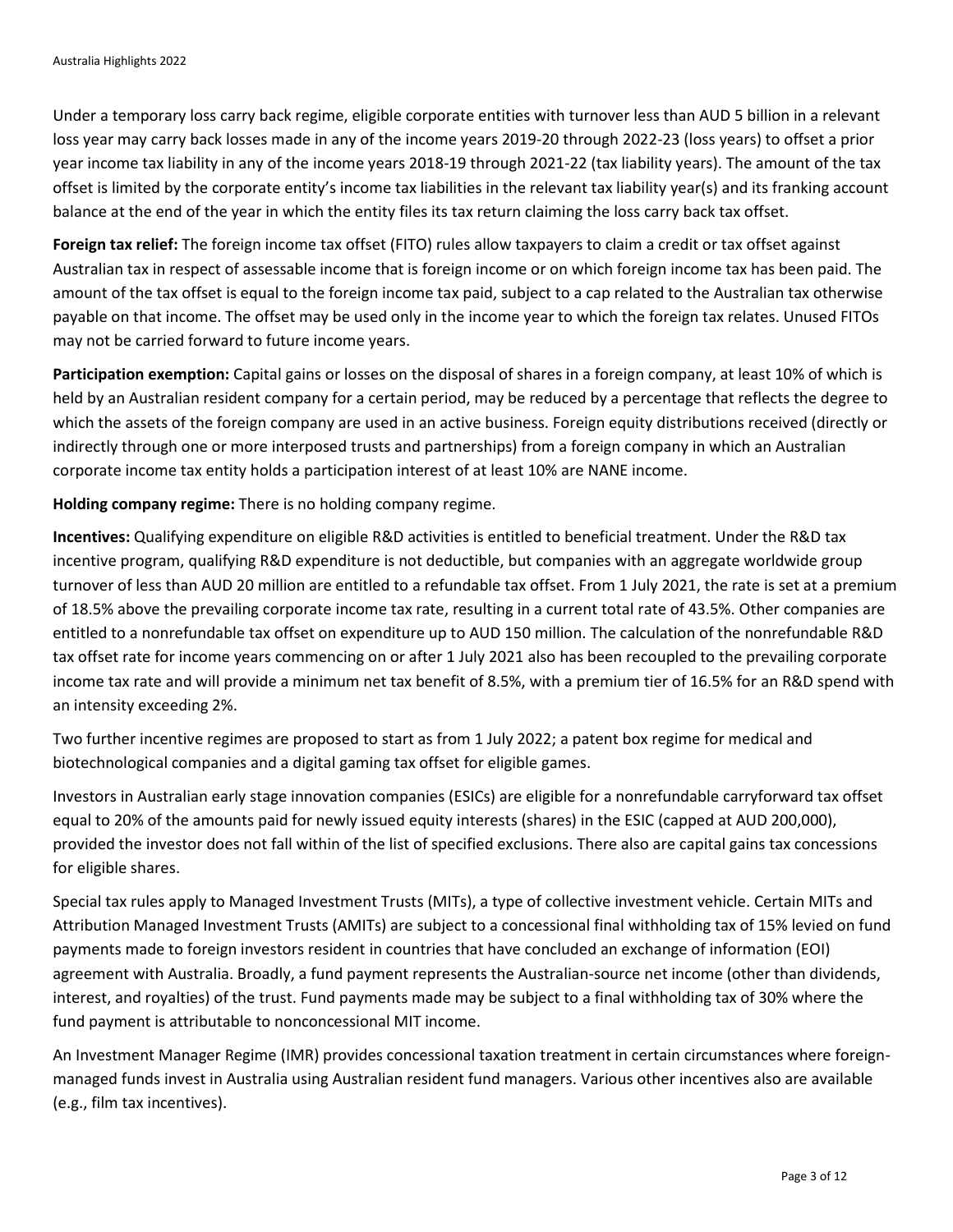Regulatory and tax frameworks for a corporate collective investment vehicle (CCIV) are to be established in Australia as from 1 July 2022. CCIVs will be taxed on a flow-through basis, with the objective that the general tax treatment of CCIVs and their members is aligned with the existing tax treatment of AMITs and their members.

#### **Compliance for corporations**

**Tax year:** The tax year is 1 July to 30 June, although a substituted year of income may be adopted in certain circumstances, with approval from the Australian Taxation Office (ATO).

**Consolidated returns:** A tax consolidation regime allows wholly owned Australian groups to elect to be taxed as a single consolidated entity for income tax purposes ("tax consolidated group"). The regime focuses on the tax consolidated group as the tax entity and disregards intragroup transactions for income tax purposes. The law reduces impediments to group restructuring, allows for pooling of losses within the group, and allows tax-free movement of assets within the group without any formal rollover requirements. There also are rules allowing certain Australian resident wholly owned subsidiaries of a foreign company to form a consolidated group known as a multiple entry consolidated (MEC) group.

The election to form a tax consolidated group or an MEC group is optional. However, once made, the election is irrevocable.

**Filing and payment:** Tax returns generally must be filed annually based on taxable income for an income year. The due date for filing the annual return for companies with 30 June year-ends generally is the following 15 January. Registration of applications for eligible R&D activities must be submitted within 10 months of the end of the income year.

Extensions to the filing date may be granted in certain cases.

**Penalties:** Penalties and interest may be imposed for late filing, failure to file, failure to exercise due care, and tax avoidance and evasion. Entities that are significant global entities (SGEs) are subject to late filing penalties of up to 100 times greater than large entities.

**Rulings:** The ATO issues public and private rulings. Rulings generally are binding on the ATO where they apply to a taxpayer and the taxpayer relies on the ruling. Public rulings may apply to all taxpayers, or a class of taxpayers, either generally or in relation to a particular arrangement. The ATO will issue a private ruling on the tax consequences of a specific scheme at a taxpayer's request. However, only the taxpayer requesting the private ruling may rely on the ruling. The ATO also operates an advance pricing arrangement program, under which taxpayers can obtain certainty on the application of the arm's length principle to their cross-border dealings with related parties.

The ATO releases Practical Compliance Guidelines (PCGs) that identify, in respect of particular risk areas, where the ATO will apply its compliance resources. Some PCGs will identify color-based risk zones ranging from green (low risk) to red (high risk). Larger corporate taxpayers required to submit the Reportable Tax Position (RTP) schedule also need to address the relevant PCG covering the various transaction disclosures in the schedule.

Law Companion Rulings also are issued to provide clarity and certainty around the ATO's interpretation of new legislation, while Tax Alerts provide a summary of the ATO's concerns about new or emerging higher risk tax or superannuation arrangements, or issues that the ATO has under risk assessment.

#### **Individual taxation**

| <b>Rates</b>               |                  |       |
|----------------------------|------------------|-------|
| Individual income tax rate | Taxable income   | Rate* |
|                            | Up to AUD 18,200 | 0%    |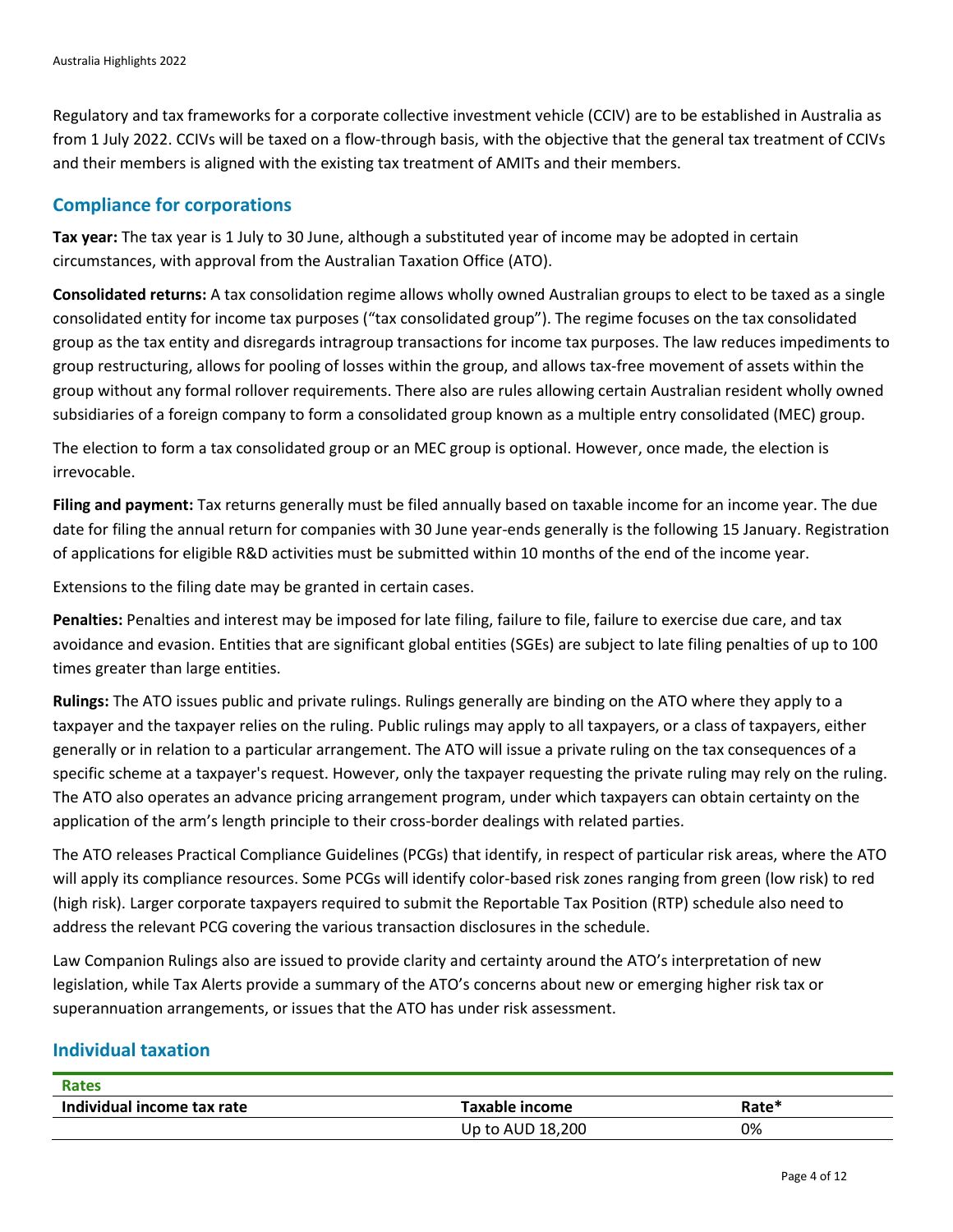|                        | AUD 18,201-AUD 45,000                                         | 19%   |  |
|------------------------|---------------------------------------------------------------|-------|--|
|                        | AUD 45,001-AUD 120,000                                        | 32.5% |  |
|                        | AUD 120,001-180,000                                           | 37%   |  |
|                        | Over AUD 180,000                                              | 45%   |  |
| Capital gains tax rate | Capital gains are included in assessable income (subject to a |       |  |
|                        | capital gains tax discount) and taxed at the individual's     |       |  |
|                        | marginal rate                                                 |       |  |

\* In addition, resident taxpayers pay a Medicare levy of 2% of taxable income.

**Residence:** For tax purposes, an individual is a resident if they ordinarily reside in Australia or satisfy one of the following statutory tests:

- Is domiciled in Australia (unless the Commissioner of Taxation is satisfied that the individual's permanent home is elsewhere);
- Has spent more than half the tax year in Australia (unless the Commissioner of Taxation is satisfied that the individual's home is elsewhere, and the individual does not intend to take up residence in Australia); or
- Is a contributing member (or the spouse or child younger than 16 years of such a member) to certain superannuation funds for officers of the Commonwealth government.

In the 2021-22 federal budget, the government announced that the individual tax residency rules will be replaced with a new, modernized framework. The primary test will be a simple "bright line" test—a person who is physically present in Australia for 183 days or more in any income year will be an Australian tax resident. Individuals who do not meet the primary test will be subject to secondary tests that depend on a combination of physical presence and measurable, objective criteria. The measure will have effect from the first income year after the date of royal assent of the enabling legislation.

A temporary resident for tax purposes is an individual who meets all of the following criteria:

- Holds a temporary visa granted under the Migration Act 1958;
- Is not an Australian resident within the meaning of the Social Security Act 1991, and does not have a spouse who is an Australian resident within the meaning of the Social Security Act 1991; and
- Has not resided in Australia while not being a temporary resident (e.g., while holding a permanent or permanent resident visa, or being married to an Australian citizen).

**Basis:** Resident taxpayers generally are taxed on worldwide income and capital gains. Foreign residents are taxable only on Australian-source income and gains from taxable Australian property. Residents who qualify as temporary Australian residents are taxable on their worldwide employment income, and on Australian-source investment income, and capital gains from taxable Australian property.

Special tax rates also apply to working holiday makers who have a visa subclass 417 (Working Holiday) or 462 (Work and Holiday).

**Taxable income:** Tax is payable on taxable income, which is assessable income less allowable deductions. Assessable income for individual income tax purposes includes income from employment, business income, certain capital gains, and passive income such as dividends, interest, and rental income.

**Rates:** Progressive rates up to 45% apply (47% including the 2% Medicare levy, see "Social security," below). A tax-free threshold of AUD 18,200 applies for full-year resident taxpayers (a reduced threshold applies to part-year residents).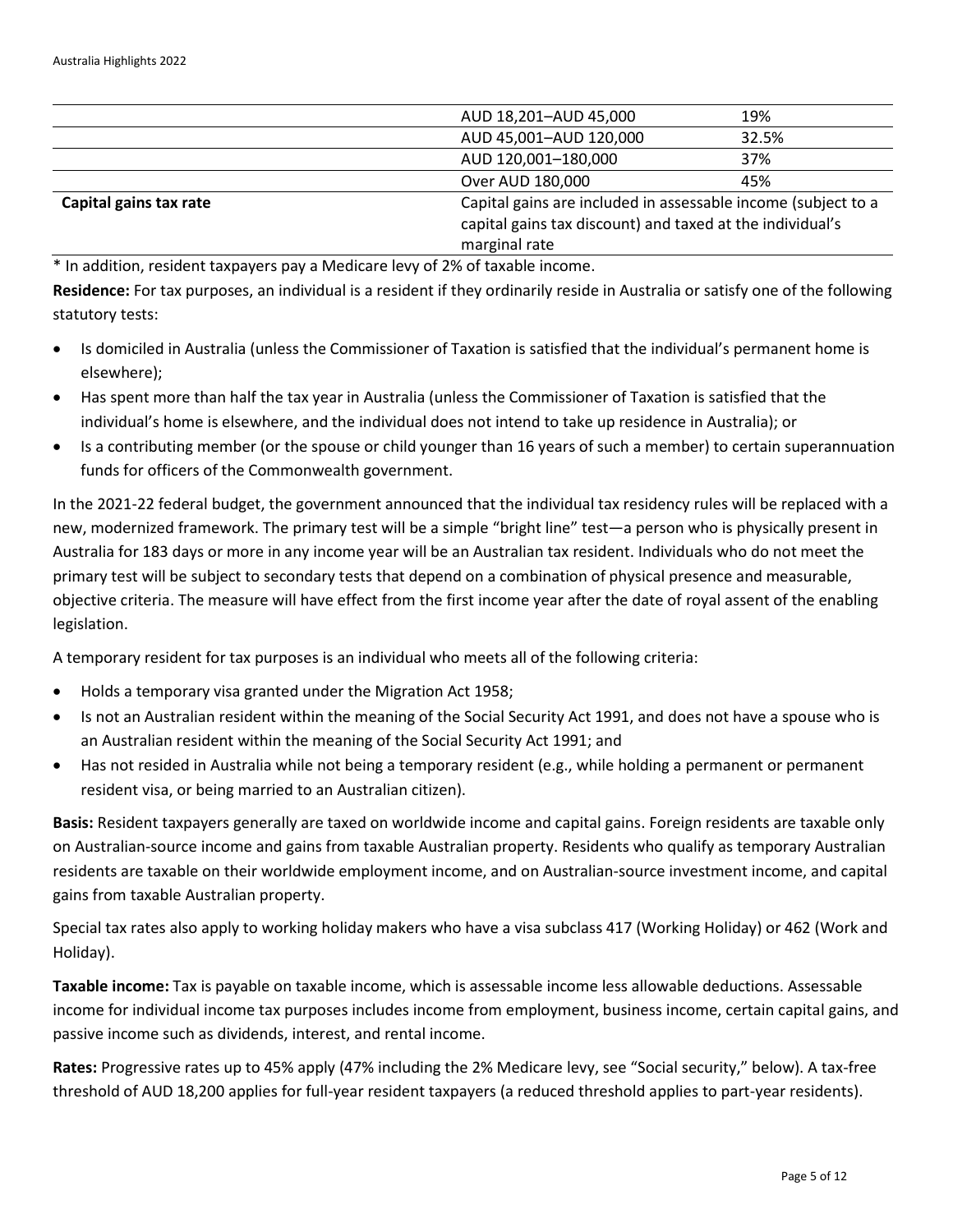**Capital gains:** Net capital gains derived from the disposal of assets acquired after 19 September 1985 are included in assessable income. For assets held for more than 12 months, only 50% of the capital gain ("capital gains tax discount") is included in assessable income. Nonresidents and temporary residents are ineligible for the capital gains tax discount in respect of gains arising after 8 May 2012. For assets acquired before 21 September 1999, individuals may choose between applying the discount and the former system under which the cost base of the asset is indexed for inflation. Indexation of the cost base of existing assets was frozen at 30 September 1999.

Nonresidents and temporary residents are subject to capital gains tax only on taxable Australian property. A creditable withholding tax may apply where certain assets (such as Australian real estate) are sold by foreign residents.

The main residence generally is exempt from capital gains tax, although the exemption is not available to nonresident taxpayers.

**Deductions and allowances:** Business expenses are tax deductible if they are necessarily incurred in gaining or producing assessable income. Charitable donations to Australian-registered charities may be tax deductible. Expenses of a capital, private, or domestic nature generally are not tax deductible. Tax residents of Australia are allowed some tax offsets. Many government offsets are available only to Australian citizens or permanent residents.

**Foreign tax relief:** The FITO rules allow taxpayers to claim a credit or tax offset against Australian tax in respect of assessable income that is foreign income or on which foreign income tax has been paid. The amount of the tax offset is equal to the foreign income tax paid, subject to a cap related to the Australian tax otherwise payable on that income. The offset may be used only in the income year to which the foreign tax relates. Unused FITOs may not be carried forward to future income years.

### **Compliance for individuals**

**Tax year:** The tax year is 1 July to 30 June.

**Filing status:** Each taxpayer must file a separate return; joint returns are not permitted.

**Filing and payment:** Resident taxpayers whose taxable income exceeds AUD 18,200 or who have had Australian taxes withheld from lower salary amounts are required to file an income tax return. Foreign residents must file an income tax return if they derive Australian-source income or gains. The return must be filed by 31 October for the income year ending on 30 June of the same calendar year (unless the individual participates in a tax agent filing program and is eligible for an extended filing deadline).

**Penalties:** Penalties and interest may be imposed for late filing, failure to file, failure to exercise due care, and tax avoidance or evasion.

**Rulings:** See "Rulings" under "Compliance for corporations," above.

#### **Withholding tax**

| <b>Rates</b>     |                  |            |                     |            |
|------------------|------------------|------------|---------------------|------------|
| Type of payment  | <b>Residents</b> |            | <b>Nonresidents</b> |            |
|                  | Company          | Individual | Company             | Individual |
| <b>Dividends</b> | 0%               | 0%         | 0%/30%              | 0%/30%     |
| <b>Interest</b>  | 0%               | 0%         | 0%/10%              | 0%/10%     |
| <b>Royalties</b> | 0%               | 0%         | 30%                 | 30%        |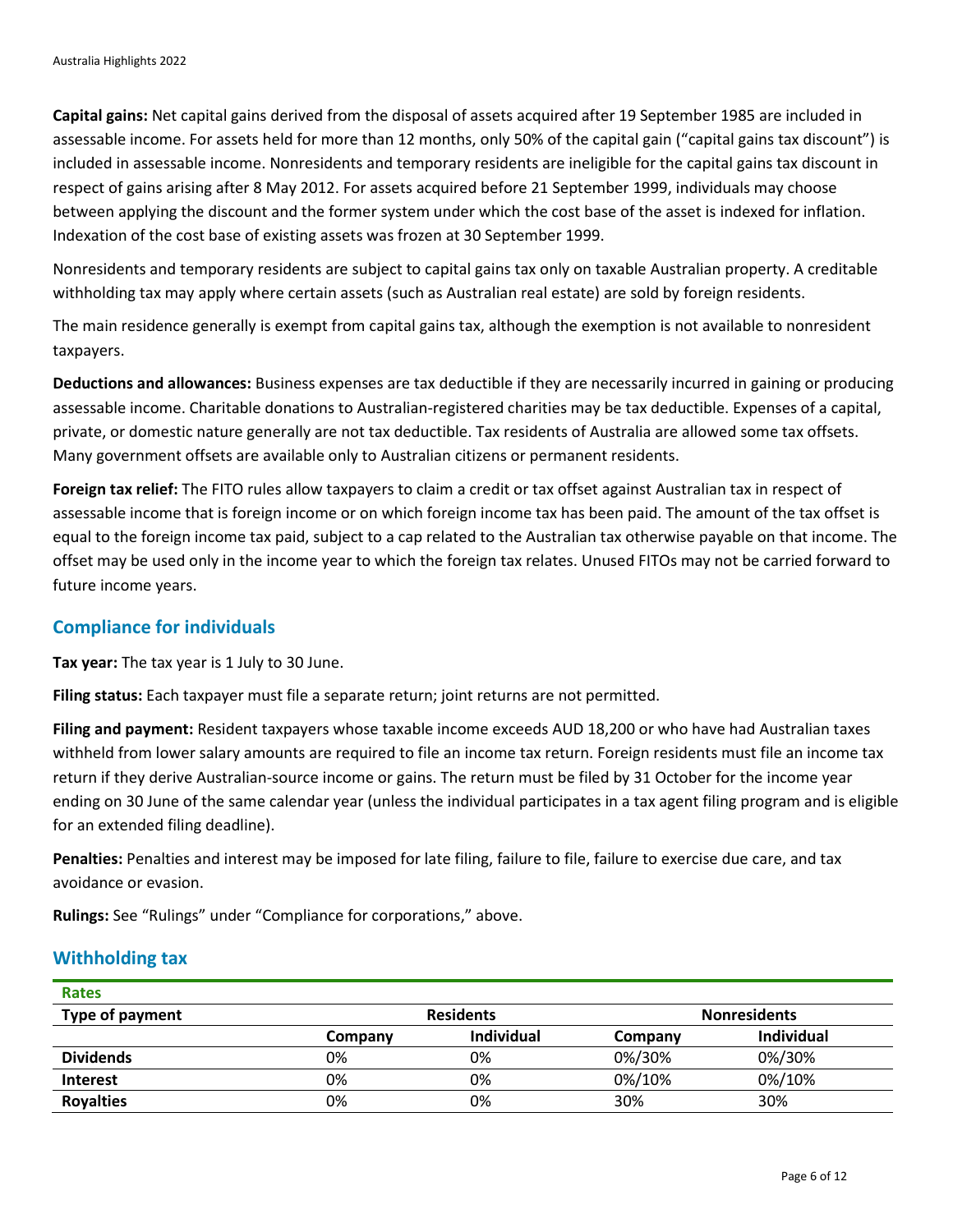| Fees for technical services (not | 0% | 0% | 0% | 0% |
|----------------------------------|----|----|----|----|
| defined as royalties)            |    |    |    |    |

**Dividends:** Dividends paid by Australian resident companies from profits already taxed at the corporate income tax rate may carry franking credits for the tax paid. Dividends are referred to as "fully franked," "partially franked," or "unfranked," depending on the extent to which a company has chosen to use its franking credits. Dividends paid to a resident company or individual are not subject to withholding tax. To the extent distributions to foreign residents are unfranked distributions, they are subject to withholding tax at the statutory rate of 30%, which may be reduced under a tax treaty. Franked distributions are not subject to withholding tax. Under Australia's conduit foreign income rules, certain foreign-source income derived by an Australian resident company can be distributed to foreign resident shareholders free of dividend withholding tax.

**Interest:** Interest paid by an Australian resident to an Australian resident company or individual is not subject to withholding tax if a tax reference number is provided. Interest paid to a foreign resident generally is subject to a 10% withholding tax. There are some exemptions, including for certain publicly offered debentures, and limited nondebenture debt interests. An interest withholding tax exemption applies under specific tax treaties for interest paid to unrelated foreign financial institutions or government bodies.

**Royalties:** Royalties paid by an Australian resident to an Australian resident company or individual are not subject to withholding tax. Royalties paid to a nonresident generally are subject to a withholding tax of 30%, unless the rate is reduced under a tax treaty.

**Fees for technical services:** Australia does not levy withholding tax on payments to residents or nonresidents of technical service fees that fall outside the definition of royalties.

**Branch remittance tax:** There is no branch remittance tax.

**Other:** Fund payments made to foreign residents by an MIT generally are subject to a 15% withholding tax when made to a nonresident in a country that has an EOI agreement with Australia; otherwise, withholding is required at a rate of 30%. A concessionary rate of 10% applies to fund payments by a "clean building MIT," i.e., an MIT that holds only energy efficient commercial buildings constructed on or after 1 July 2012.

## **Anti-avoidance rules**

**Transfer pricing:** The transfer pricing rules may apply to any international transaction. The rules do not necessarily require direct ownership between the two transacting parties; "any connection" between the parties is all that is needed. The rules apply to international transactions/dealings between separate legal entities, as well as permanent establishments. The commonly accepted transfer pricing methods in Australia, in line with the OECD guidelines, are the comparable uncontrolled price, resale price, cost plus, profit split, and transactional net margin methods, out of which the most appropriate and reliable method should be applied.

The transfer pricing rules apply where a party obtains a "transfer pricing benefit," whether a reduction in income tax or withholding tax. The ATO can disregard the actual conditions and instead apply arm's length conditions.

**Interest deduction limitations:** Interest deductions claimed against Australian assessable income for both foreign controlled Australian investments (inward investors) and Australian entities investing overseas (outward investors) are restricted where an entity's debt exceeds a certain prescribed level. The maximum allowable debt for inward and outward investors generally is determined by applying one of the following tests: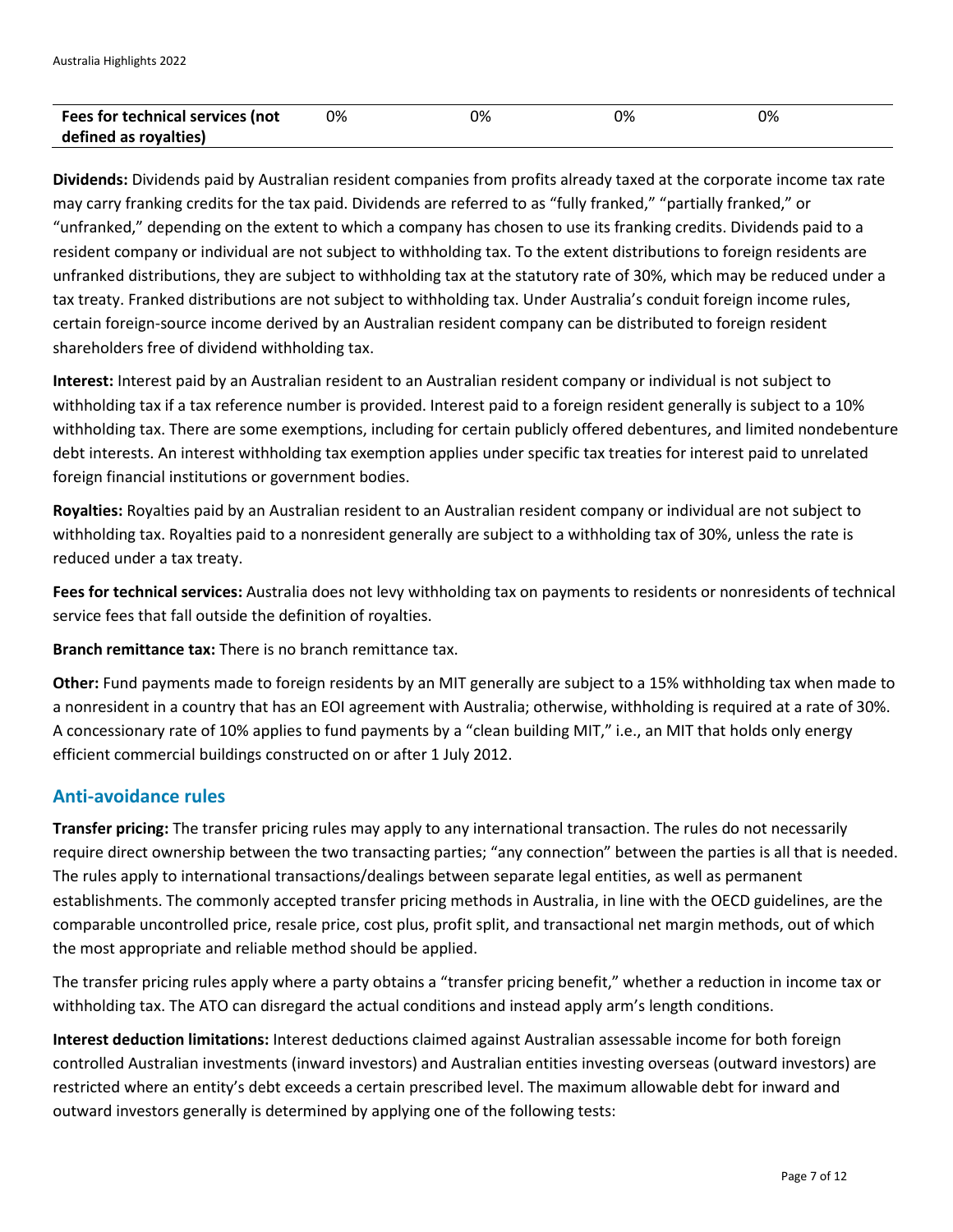- The safe harbor test, under which the prescribed debt-to-equity ratio broadly is 60% of total assets less nondebt liabilities and certain related party investments/receivables, as disclosed in the accounts. A separate test applies for financial institutions;
- The arm's length debt test, under which the prescribed level of debt is the maximum amount of debt the entity reasonably could have borrowed from commercial lending institutions; or
- Separate worldwide gearing tests that are available to inward and outward investors.

The rules apply to total debt, rather than just related party foreign debt, and cover Australian multinational companies, as well as foreign multinational investors. Taxpayers that, together with their associates, have interest deductions of less than AUD 2 million per annum, and outward investing entities with 90% or more of their total average value of assets consisting of Australian assets, are exempt from the rules.

**Controlled foreign companies:** A foreign company is a CFC where either (i) five or fewer Australian residents hold 50% or more of the company, (ii) (subject to additional considerations) a single Australian entity holds no less than 40% of the company, or (iii) five or fewer Australian entities (including associates) effectively control the company. Where the CFC rules apply, the Australian shareholder (attributable taxpayer) includes in its assessable income its share of the CFC's attributable income.

**Hybrids:** Australia has introduced hybrid mismatch rules based on action 2 of the OECD/G20 Base Erosion and Profit Shifting (BEPS) project. In addition, and going beyond the BEPS action 2 recommendations, a "targeted integrity rule" can deny a deduction in Australia for interest on intragroup financing arrangements (with no hybrid element) where the interest income is subject to foreign tax at a rate of 10% or less.

**Economic substance requirements:** Economic substance is relevant in connection with specific anti-avoidance rules, including the Multinational Anti-Avoidance Law (MAAL), and the diverted profits tax (DPT) (see "Other," below).

**Disclosure requirements:** All taxpayers in Australia must maintain adequate records to document their tax affairs, including transfer pricing. Contemporaneous transfer pricing documentation prepared before the submission of the tax return is a prerequisite to having a reasonably arguable position for penalty mitigation purposes in the event of an ATO audit.

Australian taxpayers are required in certain circumstances to file an International Dealings Schedule (IDS) with their annual income tax return. The IDS requests various details in respect of a taxpayer's cross-border related party dealings, including specific disclosures in relation to areas that the ATO considers high risk (i.e., certain types of transactions and dealings with related parties in favorable tax jurisdictions). The IDS also requires disclosure of information related to the application of the CFC and thin capitalization rules (see above).

In addition, country-by-country (CbC) reporting entities (a subgroup of SGEs, broadly, entities that are members of groups with annual global income of at least AUD 1 billion) must provide additional information to the ATO as part of Australia's CbC transfer pricing reporting requirements. Three annual statements (a CbC report; a master file; and a local file Part A, Part B, and short form) must be filed with the ATO in the approved format within 12 months of the end of the income year; however, an exemption may be granted in certain circumstances.

The ATO requires most economic groups with turnover in excess of AUD 250 million to file an RTP schedule with their tax returns.

A Voluntary Tax Transparency Code encourages the disclosure of additional tax and related information by businesses with turnover of at least AUD 100 million.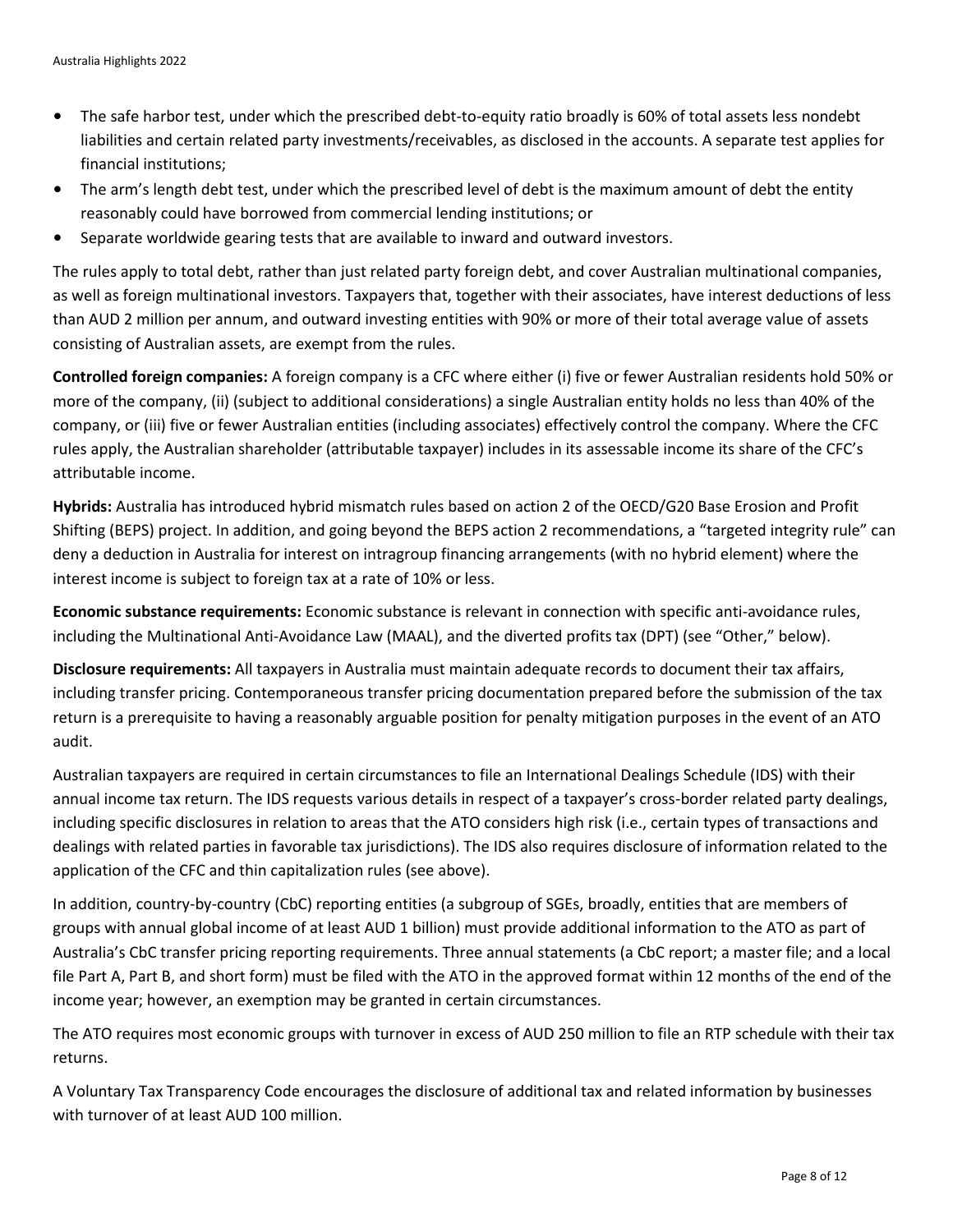A CbC reporting entity also is required to file general purpose financial statements with the ATO in certain circumstances.

**Exit tax:** Where a taxpayer (including individuals and corporates) ceases to be a resident of Australia, the taxpayer generally is taken to have disposed of their assets for capital gains tax purposes. The exit tax rules do not apply to "taxable Australian property," such as Australian real property, that remains subject to Australian tax in the hands of a nonresident.

**General anti-avoidance rule:** Australia operates a general anti-avoidance rule (GAAR) that supplements other specific anti-avoidance rules. The GAAR is a provision of last resort and can be applied by the tax authorities where there is a scheme, the sole or dominant purpose of which is to obtain a tax benefit.

**Other:** The MAAL targets the avoidance of permanent establishment status in Australia by foreign entities. Broadly, the MAAL applies to SGEs where a foreign entity supplies goods or services to Australian customers, an Australian affiliate performs activities in Australia directly in connection with those supplies, and there is a relevant "principal purpose" to obtain a relevant tax advantage.

DPT at 40% applies to SGEs, on profits transferred offshore through related party transactions (the "diverted profit"). Cross-border related-party transactions where the diverted profit is subject to foreign tax paid of less than 24% potentially are within the scope of the DPT; the foreign tax test for this purpose is based on foreign tax paid, not the headline rate.

Broadly, the DPT can apply in certain circumstances where a tax benefit is obtained in connection with a scheme, and it can be concluded that the scheme, or any part of it, was entered into for the principal purpose of enabling a tax benefit to be obtained. There are limited carve-outs for nonapplication of the DPT. One such exemption is the "sufficient economic substance" test that examines whether the profit of each relevant entity reasonably reflects the economic substance.

#### **Goods and services tax**

| $P_{\text{max}}$<br>эте<br>$- - -$ | 10% |
|------------------------------------|-----|

**Taxable transactions:** Goods and services tax (GST) is a transaction-based, value added tax on the inputs and outputs of an entity's business activities. GST is charged at each step in the supply chain, with GST-registered entities including GST in the price of "taxable" goods and services they supply. There are other types of supply to which GST does not apply and is not included in the price; these include "input taxed" supplies, such as financial supplies, and "GST-free" supplies, such as the sale of going concerns, and exports of goods and services. Generally, entities that are registered for GST purposes can claim a credit for GST paid on the inputs acquired for use in their enterprise. However, entities making input taxed supplies generally are unable to claim such credits, unless one of several concession measures applies. GST applies on an extra-territorial basis in certain circumstances. Businesses supplying services and digital products to Australian consumers from offshore, and businesses supplying low value goods (AUD 1,000 or less) imported by consumers into Australia may be required to register and collect and remit GST on those supplies.

**Rates:** The GST rate is 10%.

**Registration:** An entity that carries on an enterprise must register for GST if its annual turnover is at or above the registration turnover threshold. The current threshold is AUD 150,000 per year for not-for-profit entities and AUD 75,000 per year for all other entities. However, an entity that carries on an enterprise may choose to register even if its turnover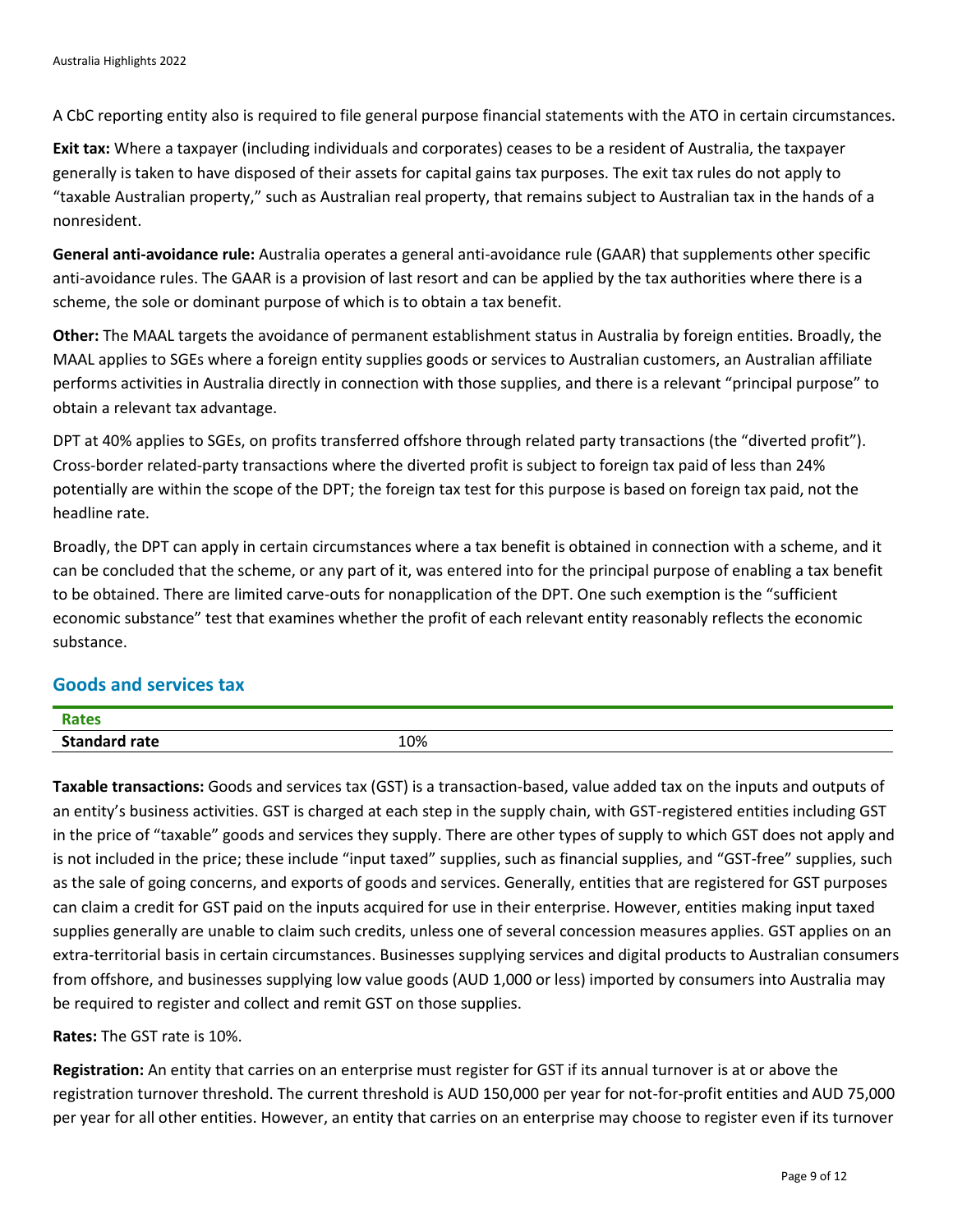is below the registration turnover threshold. A nonresident entity carrying on an enterprise whose turnover is below the turnover threshold can choose to register for GST to recover the GST it pays on its inputs.

**Filing and payment:** Each GST-registered entity must account for its GST obligations on a Business Activity Statement (BAS) at the end of each tax period. Entities with an annual turnover of AUD 20 million or more must file a monthly BAS. In general, entities with an annual turnover below AUD 20 million can choose to file a monthly or a quarterly BAS.

Small businesses voluntarily registered for GST may report and pay GST annually rather than quarterly, to help reduce compliance costs.

#### **Other taxes on corporations and individuals**

Unless otherwise stated, the taxes in this section apply both to companies and individuals and are imposed at the national level.

**Social security contributions:** Employers are required to contribute to a compliant Australian superannuation fund or retirement savings account on behalf of their employees, at a rate of 10% of the employee's "ordinary time earnings," up to a maximum earnings base of AUD 58,920 per quarter in 2021-22. Exemptions from the superannuation requirement apply in limited circumstances.

In addition to income tax, most individual Australian resident taxpayers are subject to a 2% levy on taxable income to fund Medicare (a universal health program that provides basic medical and hospital care free of charge), and Disability Care. Relief is available to low-income taxpayers. Certain individuals on temporary visas are ineligible for Medicare benefits, and may apply to the Minister of Health for a certificate of exemption.

A further Medicare levy surcharge (up to 1.5%) may be imposed on individual taxpayers who do not hold appropriate private hospital insurance if their taxable income exceeds a certain threshold.

**Payroll tax:** Payroll tax is levied on employers by the states and territories, with the amount predominantly based on salaries, wages, fringe benefits, and superannuation contributions paid to employees. Rates vary between states and territories and may be up to 6.85%. Depending on the state or territory, COVID-19 related waiver or deferral measures may apply to payroll tax liabilities arising for certain periods in 2022.

**Capital duty:** Australia does not impose capital duty.

**Real property tax:** See "Stamp duty," below, for property transfers. Land tax also is levied annually, by all but one of the states and territories on land owners with land in the state or territory unless an exemption applies (e.g., principal place of residence exemption). Rates of up to 2.75% apply, depending on the state or territory. In some states, a land tax surcharge at rates of up to 2% may be applied to foreign or absentee owners. Residential dwellings that are vacant for more than six months in a year also may attract an annual vacancy fee and/or vacant residential land tax.

Land owners also are required to pay local government rates to the municipal council in which real property is located, calculated on the basis of the property's value.

**Transfer tax:** See "Stamp duty," below.

**Stamp duty:** The states and territories impose stamp duty at rates of up to 6.5% on the transfer of real (tangible) property and some other business (intangible) property. Rates vary depending on the state or territory and value of property transferred. Stamp duty also is imposed on the indirect transfer of real property held by certain companies and unit trusts, at rates of up to 6.5%. In some states, extra stamp duty may be imposed by way of a surcharge (for foreign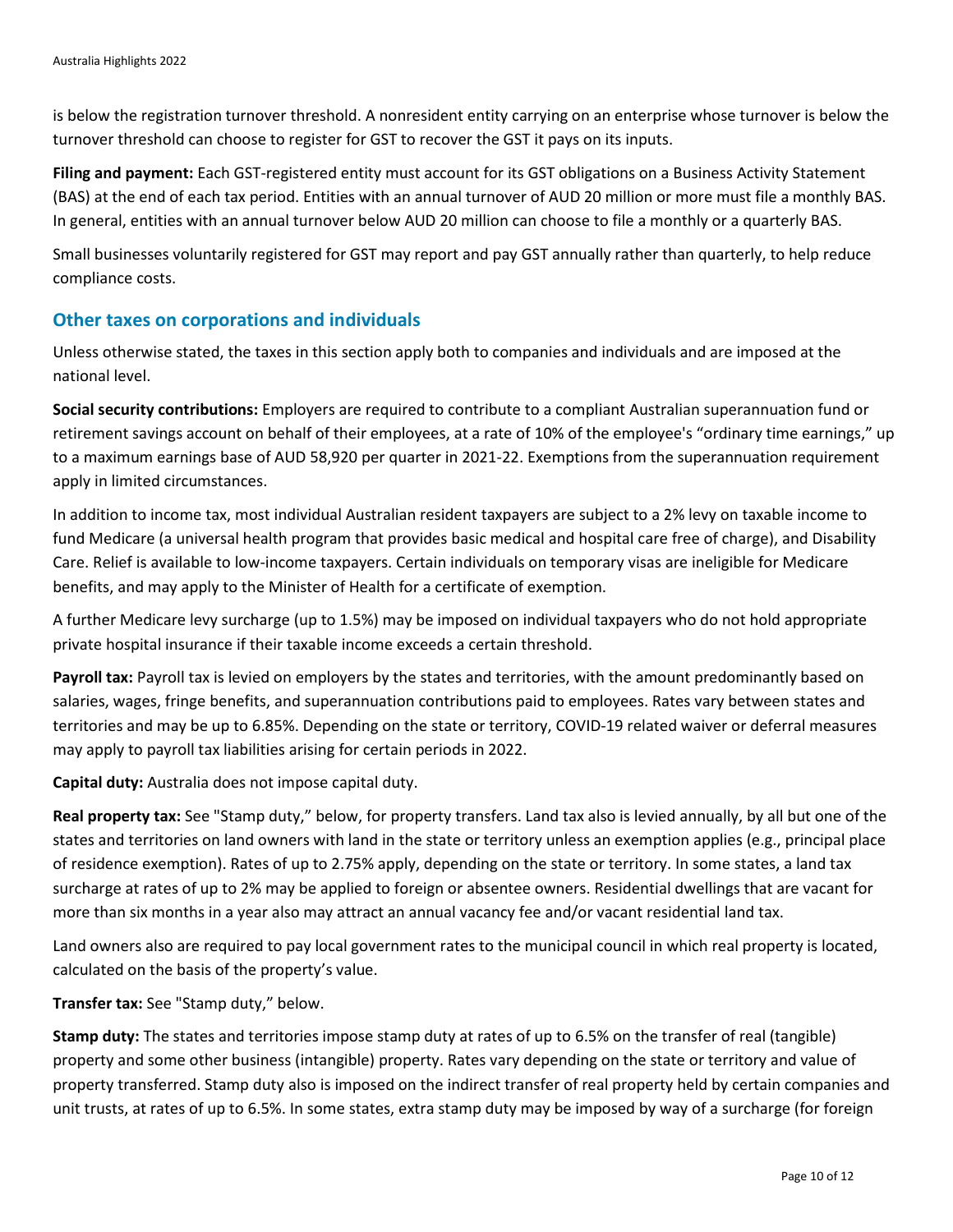buyers of residential property at rates of up to 8% on top of the standard rates) and/or premium duty rates (for high value residential property at rates of up to 7%), with a combined maximum rate of 15%.

**Net wealth/worth tax:** Australia does not impose a net wealth tax or a net worth tax.

**Inheritance/estate tax:** Australia does not impose inheritance tax or estate tax.

**Other:** The petroleum resource rent tax is a project-based tax levied on profits generated from the upstream exploitation of petroleum offshore (including the Greater Sunrise area set out in the Maritime Boundary Treaty).

Employers are required to pay fringe benefits tax (FBT) on the value of fringe benefits (e.g., motor vehicles, low-interest loans, and school fees) provided to their employees, at a rate of 47% on the grossed-up value of each benefit. FBT is deductible for income tax purposes.

State and territory legislation requires employers to insure employees against work-related injuries, and compensate them for injury, disability, or death arising from, or in the course of, employment.

**Tax treaties:** Australia has concluded 45 bilateral tax treaties. The OECD multilateral instrument (MLI) entered into force for Australia on 1 January 2019. For information on Australia's tax treaty network, visit [Deloitte International Tax](https://dits.deloitte.com/#Jurisdiction/21)  [Source.](https://dits.deloitte.com/#Jurisdiction/21)

**Tax authorities:** Australian Taxation Office, Innovation and Science Australia (the regulator for the R&D tax incentive), States and Territories Revenue Offices, Foreign Investment Review Board (FIRB, assists the Australian Treasurer in regulating foreign investment into Australia, including intragroup transactions, and certain foreign investment transactions require FIRB approval)

Contact us:

**Claudio Cimetta David Watkins** 

Email: [ccimetta@deloitte.com.au](mailto:ccimetta@deloitte.com.au) Email: [dwatkins@deloitte.com.au](mailto:dwatkins@deloitte.com.au)